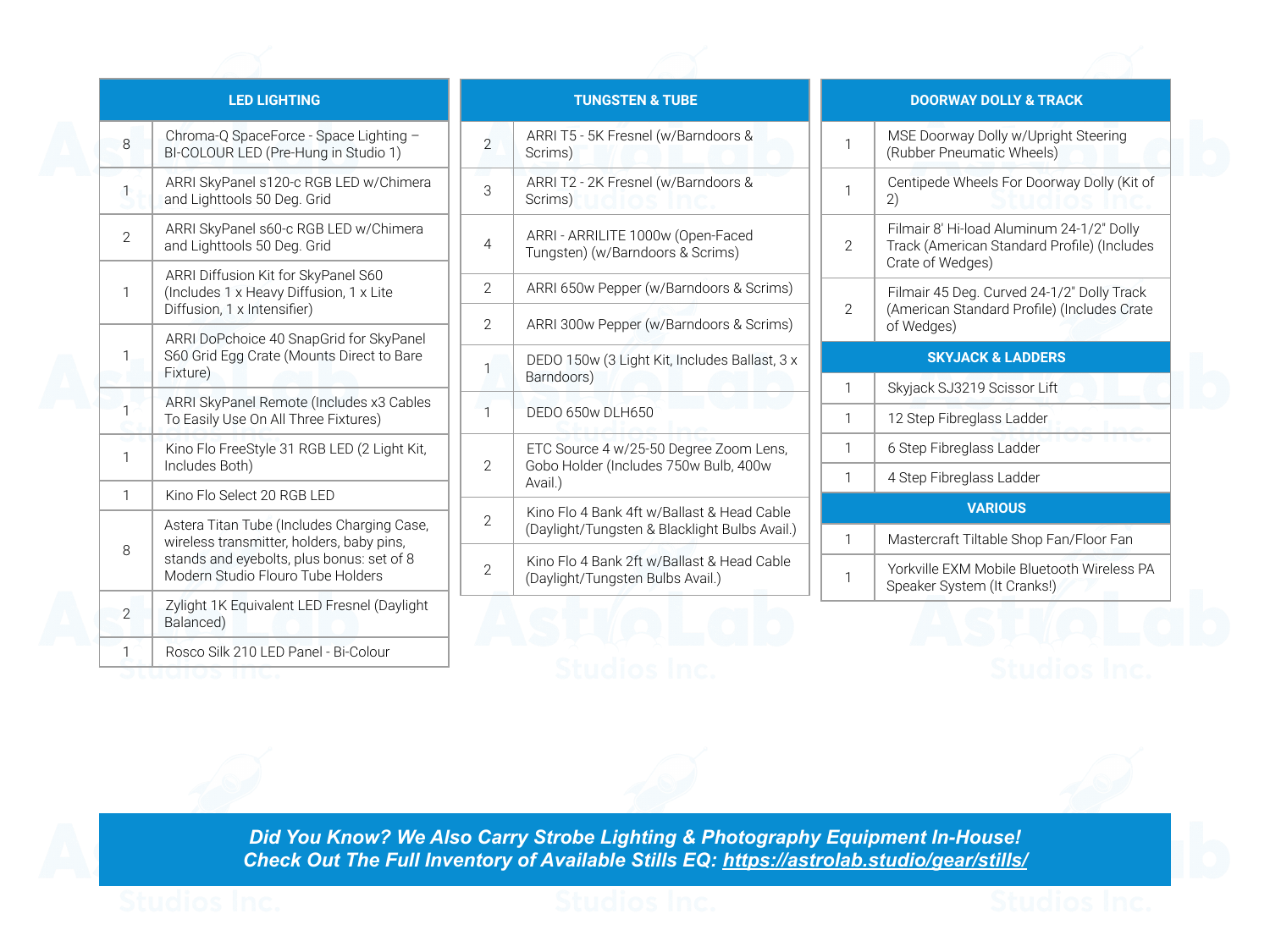## **20 X 20 FRAMES & FABRICS**

| 1                                   | 20 X 20 Collapsible Aluminum Frame<br>w/Butterfly Frame Ears |  |
|-------------------------------------|--------------------------------------------------------------|--|
| 2                                   | 20 X 20 Solid                                                |  |
| 1                                   | 20 X 20 Black Velour                                         |  |
| 1                                   | 20 X 20 Shooter Black                                        |  |
| 3                                   | 20 X 20 Art Silk                                             |  |
| 1                                   | 20 X 20 Light Grid Cloth                                     |  |
| 1                                   | 20 X 20 Bleached Muslin                                      |  |
| $\mathbf{1}$                        | 20 X 20 Double Net                                           |  |
| <b>12 X 12 FRAMES &amp; FABRICS</b> |                                                              |  |
| $\mathbf{1}$                        | 12 X 12 Frame w/Ears (Foldaway)                              |  |
| 1                                   | 12 X 12 Square Tube Frame w/Spigots                          |  |
|                                     |                                                              |  |
| 3                                   | 12 X 12 Solid                                                |  |
| $\mathcal{P}$                       | 12 X 12 Art Silk                                             |  |
| $\overline{2}$                      | 12 X 12 Ultrabounce                                          |  |
| 1                                   | 12 X 12 Silent Grid Cloth (Full)                             |  |
| 1                                   | 12 X 12 Silent Grid Cloth (Half)                             |  |
| 1                                   | 12 X 12 B&W Grifflon                                         |  |
| $\mathbf{1}$                        | 12 X 12 Single Net                                           |  |
| 1                                   | 12 X 12 Double Net                                           |  |
| 1                                   | 12 x 12 Green Screen                                         |  |

|                | <b>8 X 8 FRAMES &amp; FABRICS</b> |
|----------------|-----------------------------------|
| $\overline{2}$ | 8 X 8 Square Tube Frame w/Spigots |
| 3              | 8 X 8 Solid                       |
| $\overline{2}$ | 8 X 8 Art Silk                    |
| 2              | 8 X 8 Light Grid Cloth            |
| 1              | 8 X 8 Silent Grid Cloth (Full)    |
| 1              | 8 X 8 Silent Grid Cloth (Half)    |
| 2              | 8 X 8 Ultrabounce                 |
| 1              | 8 X 8 B&W Grifflon                |
|                | <b>6 X 6 FRAMES &amp; FABRICS</b> |
| 1              | 6 X 6 Frame w/Ears (Foldaway)     |
| 2              | 6 X 6 Square Tube Frame w/Spigots |
| 1              | 6 X 6 Art Silk                    |
| 1              | 6 X 6 MicroSilver                 |
| 1              | 6 X 6 Gold/Silver Checkerboard    |
| 2              | 6 X 6 Ultrabounce                 |
| 1              | 6 X 6 Light Grid Cloth            |
| 1              | 6 X 6 Silent Grid Cloth           |
| 2              | 6 X 6 B&W Grifflon                |
| 1              | 6 X 6 Single Net                  |
| 1              | 6 X 6 Single Net                  |
| 1              | 6 X 6 Green Screen                |
| 1              | 6 X 6 Soft Egg Crate (50 Degree)  |

|                | <b>FLAGS &amp; SCRIMS</b>                                                          |
|----------------|------------------------------------------------------------------------------------|
| 12             | 4 X 4 Floppy Flag                                                                  |
| 3              | 4 X 4 Art Silk                                                                     |
| 3              | 4 X 4 Square Tube Gel Frame                                                        |
| $\overline{4}$ | 4 X 4 Blade Gel Frame                                                              |
| $\overline{2}$ | 4 X 4 Double Scrim                                                                 |
| $\overline{2}$ | 4 X 4 Single Scrim                                                                 |
| 2              | 24 X 36 Large Flag Kit - Floppy Flag X2, Silk,<br>Wood Cookie, Single & Double Net |
| 4              | 24 X 36 Flag (Loose)                                                               |
| 3              | 24 X 36 Silk (Loose)                                                               |
| 3              | 24 X 36 Single Net (Loose)                                                         |
| 3              | 24 X 36 Double Net (Loose)                                                         |
| 1              | 18 X 24 Small Flag Kit - Floppy Flag X2, Silk,<br>Wood Cookie, Single & Double Net |
| 5              | 18 X 24 Flag (Loose)                                                               |
| $\overline{2}$ | 18 X 24 Silk (Loose)                                                               |
| $\overline{2}$ | 18 X 24 Single Net (Loose)                                                         |
| 2              | 18 X 24 Double Net (Loose)                                                         |
| $\mathcal{P}$  | Set of Dots & Fingers                                                              |

Studios Inc.

*Did You Know? We Also Carry Strobe Lighting & Photography Equipment In-House! Check Out The Full Inventory of Available Stills EQ: <https://astrolab.studio/gear/stills/>*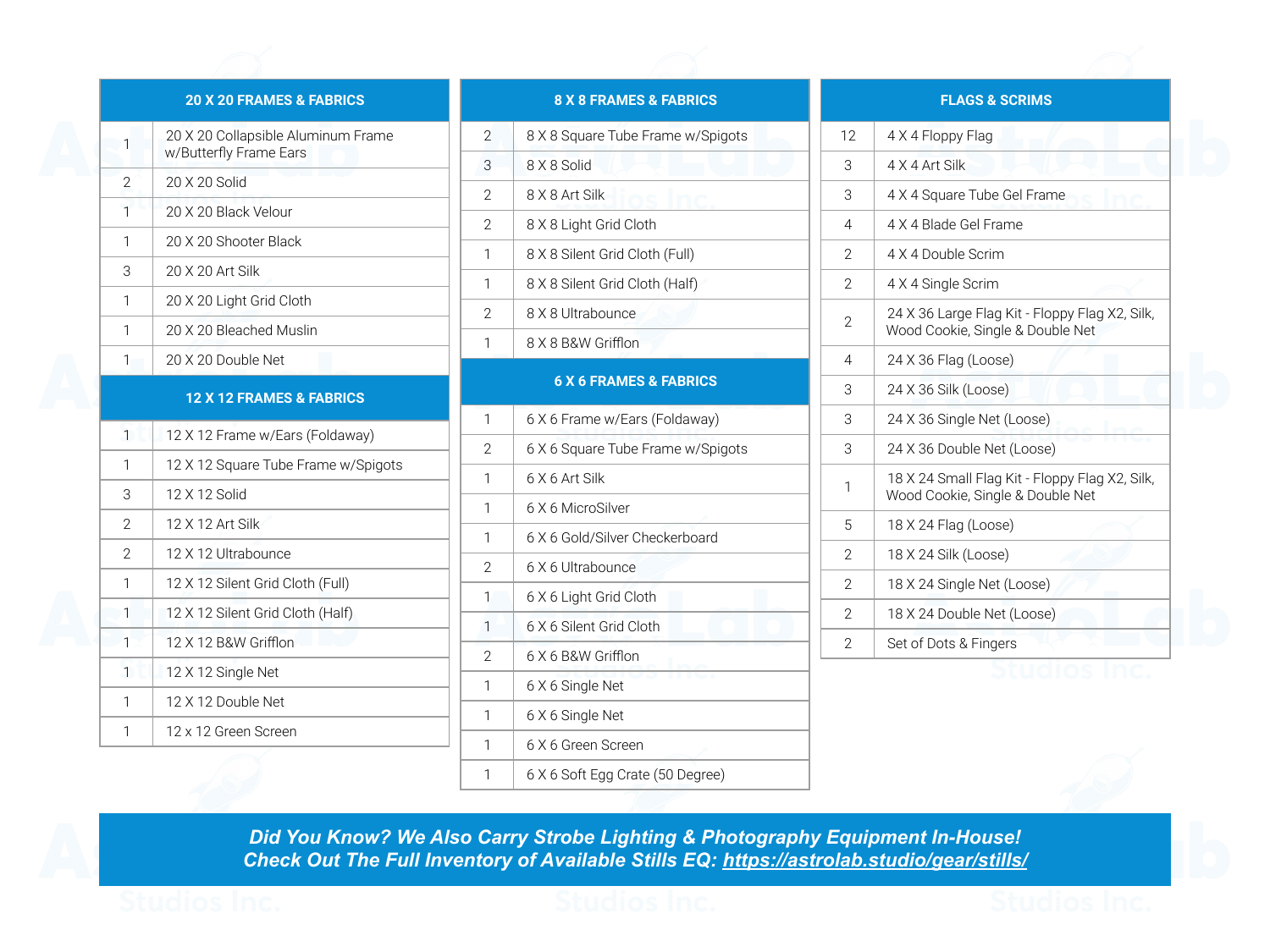|                          | <b>STANDS</b>                                         |
|--------------------------|-------------------------------------------------------|
| 22                       | 40" C Stands w/ Head & Arm                            |
| 1                        | Half C Stands w/Head & Arm                            |
| 3                        | MSE 2K Triple Riser Roller Stand                      |
| 3                        | 2K Low Boy Double Riser Roller Stand                  |
| $\mathfrak{D}$           | 2K Metal Stands                                       |
| $\overline{2}$           | MSE 2K Aluminum Triple Riser                          |
| 1                        | 2K Aluminum Double Riser                              |
| $\overline{2}$           | MSE 2K Boom Pole                                      |
| 9                        | MSE Sky High Roller Stand                             |
| $\overline{\phantom{0}}$ | 5K Crank Stand/Windup                                 |
| $\overline{2}$           | AVENGER A100 Medium (5K) w/Wheels                     |
| 1                        | MSE Mini Mombo Combo                                  |
| $\mathfrak{D}$           | Mombo Combo Stands                                    |
| $\overline{2}$           | Mole Richardson 2K Rolling Stand                      |
| 10                       | MSE 750 Triple Riser Roller                           |
| 5                        | MSE Light/Heavy Triple Riser Kit Stand<br>(12.4)(750) |
| 3                        | 750 Aluminum Double Risers                            |
| 1                        | MSE Rolling Director Monitor Stand                    |
| 60                       | 25LB Sandbags w/Strap                                 |
|                          |                                                       |

|                | <b>HARDWARE</b>                                 |
|----------------|-------------------------------------------------|
| 10             | Big Ben Clamp (Goal Post)                       |
| 12             | Cardellini Clamps                               |
| 1              | Magic Arms w/Mafers                             |
| 1              | MSE Superflex Arm                               |
| 10             | Mafers                                          |
| 6              | Kupo KS-012 Swivel Steel U Hook (AKA<br>J-Hook) |
| $\overline{2}$ | 2K Hangers                                      |
| 7              | 750 Hangers                                     |
| $\overline{2}$ | Duckbills                                       |
| 3              | Foamcore Holders                                |
| 1              | 2K Spigot Threaded                              |
| 1              | 2K to 2K Adapter                                |
| 4              | 2K to 750 Adapter                               |
| 1              | 2K to 750 Broken Finger                         |
| 4              | 750 Male to 2K Male Spigot                      |
| 4              | 750 Spigots                                     |
| 12             | 750 Hangers - No Spigots                        |
| 7              | 750 Baseplates (3")                             |
| 1              | Broken Finger Baseplate                         |
| 1              | 3" Baby Plate (5/8" Pin)                        |
| 1              | 6" Baby Plate (5/8" Pin)                        |

| <b>HARDWARE</b> |                                                             |  |
|-----------------|-------------------------------------------------------------|--|
| 1               | MSE BabySittr' (accepts two 750<br>baseplates)              |  |
| 3               | 6" C Clamps                                                 |  |
| $\overline{2}$  | 4" C Clamps                                                 |  |
| 4               | 2" C Clamps                                                 |  |
| 4               | 1" C Clamps                                                 |  |
| $\mathfrak{D}$  | Lollipops                                                   |  |
| 30              | Safety Chains                                               |  |
| $\mathfrak{D}$  | Wide Mouth Cardellinis                                      |  |
| 35              | Small Pony Clips                                            |  |
| 250             | Medium Pony Clips                                           |  |
| 45              | Large Pony Clips                                            |  |
| 5               | Sound Blankets                                              |  |
| $\overline{2}$  | 750 to Flouro Tube Holder                                   |  |
| 5               | <b>Black Speedclips</b>                                     |  |
| 4               | <b>White Speedclips</b>                                     |  |
| 6               | Green Speedclips                                            |  |
| 1               | Hard Cheeseborough                                          |  |
| 10              | Hi-Lo Bar - Long Double Telescopic Hangar<br>with Stirrup   |  |
| 1               | Manfrotto Telescopic Backdrop Crossbar -<br>Opens Up to 10' |  |

*Did You Know? We Also Carry Strobe Lighting & Photography Equipment In-House! Check Out The Full Inventory of Available Stills EQ: <https://astrolab.studio/gear/stills/>*